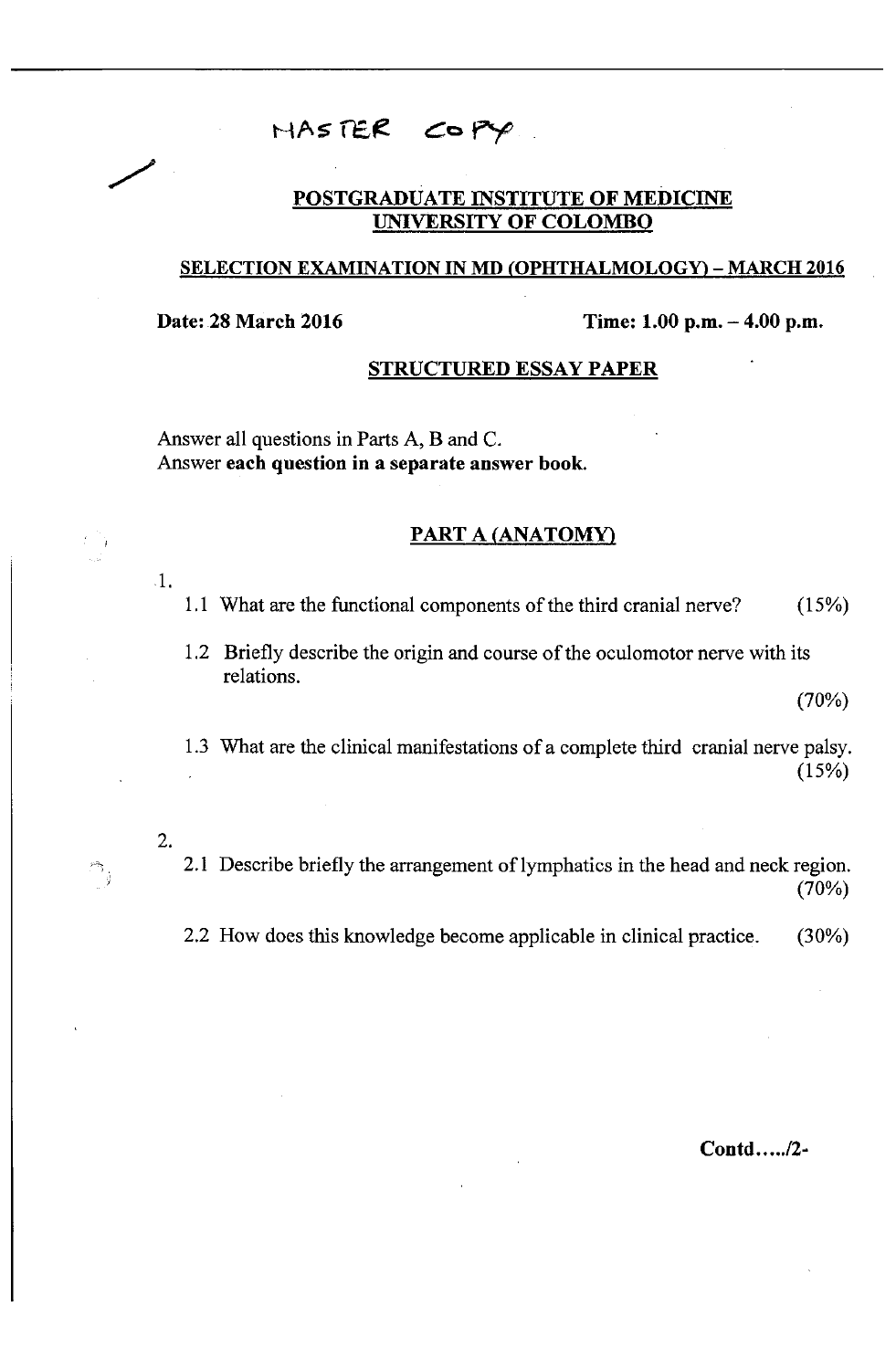#### **PART B (PHYSIOLOGY)**

- **3.**
- 3.1 A 60 year old male experienced a severe pain in the inner aspect of his left arm at the time of myocardial infarction. Explain the physiological basis of this phenomenon. (60%) this phenomenon.
- 3.2 Morphine was given as an analgesic and the pain decreased substantially. Explain the physiological mechanism of opioids in the relief of pain. (40%)
- 4. A 30 year old male was admitted to the hospital with excessive bleeding following a road traffic accident. Examination revealed cold and clammy peripheries with rapid thready pulse. His blood pressure was 90/70 mm Hg.
	- 4.1 Explain the physiological basis for

| a) Blood pressure of 90/70 mmHg. | (25%) |
|----------------------------------|-------|
| b) Rapid thready pulse.          | (15%) |

- . c) Cold and clammy peripheries. (15%)
- 4.2 Explain with reasons the changes in kidney function you will expect in this patient. (45%)  $\frac{1}{2}$  patient. (45%)

Contd....../3-